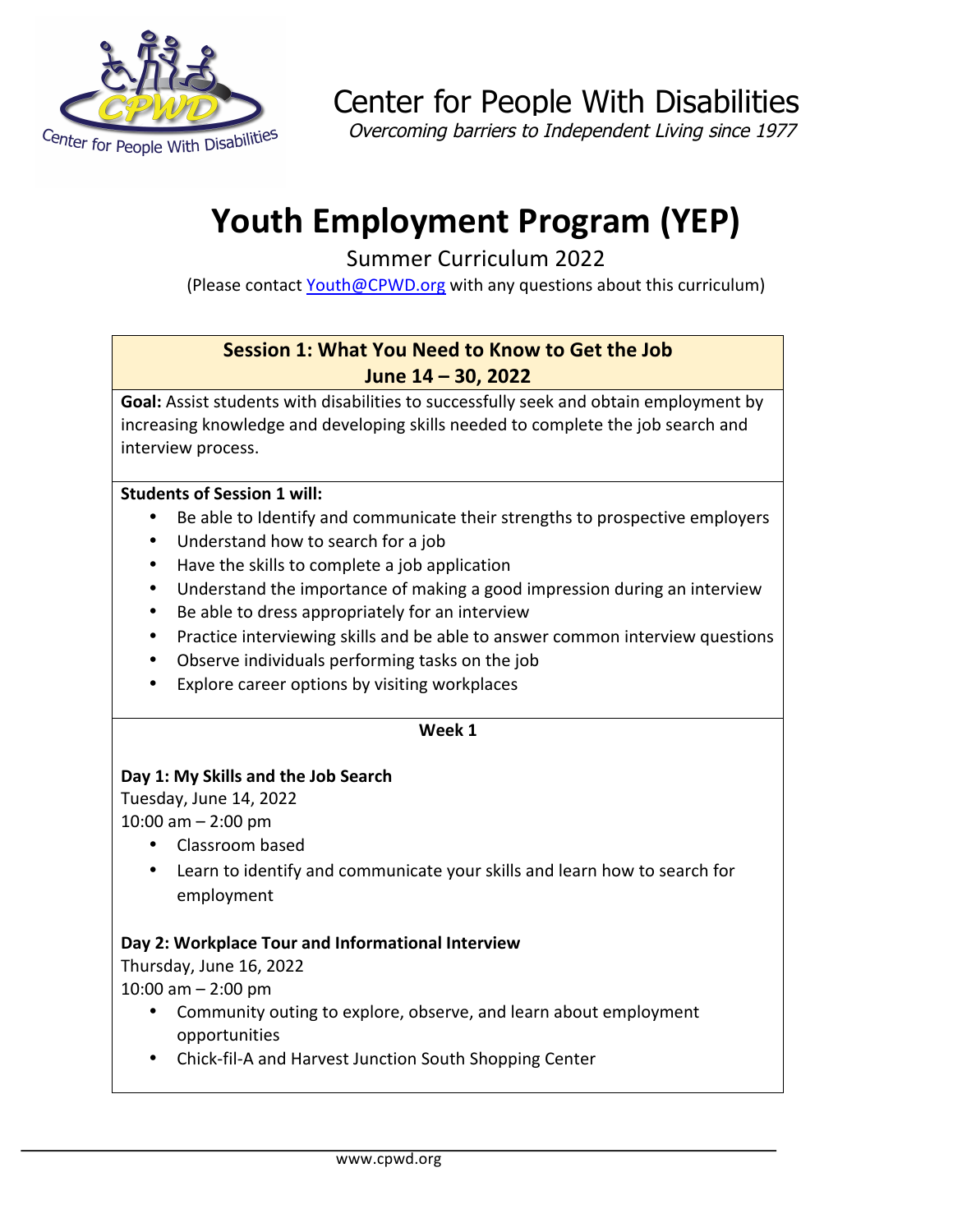# **Week 2** Day 1 – Getting Prepared for the Job Tuesday, June 21, 2022  $10:00$  am  $- 2:00$  pm • Classroom based • Learn what documents are needed for employment, how to complete a job application, the importance of making a good impression, and learn about appropriate attire and hygiene for employment Day 2 - Workplace Tour and Informational Interview Thursday, June 23, 2022  $10:00$  am  $- 2:00$  pm Community outing to explore, observe, and learn about employment opportunities • Sprouts and PetSmart **Week 3** Day 1: Mastering the Interview Process Tuesday, June 28, 2022  $10:00$  am  $- 2:00$  pm • Classroom based • Learn the dos and don'ts of interviews and gain experience answering questions for a job interview through role-playing, learn about disclosing your disability or asking for accommodations for interviews Day 2: Workplace Tour and Informational Interview Thursday, June 30, 2022  $10:00$  am  $- 2:00$  pm

- Community outing to explore, observe, and learn about employment opportunities
- Top Golf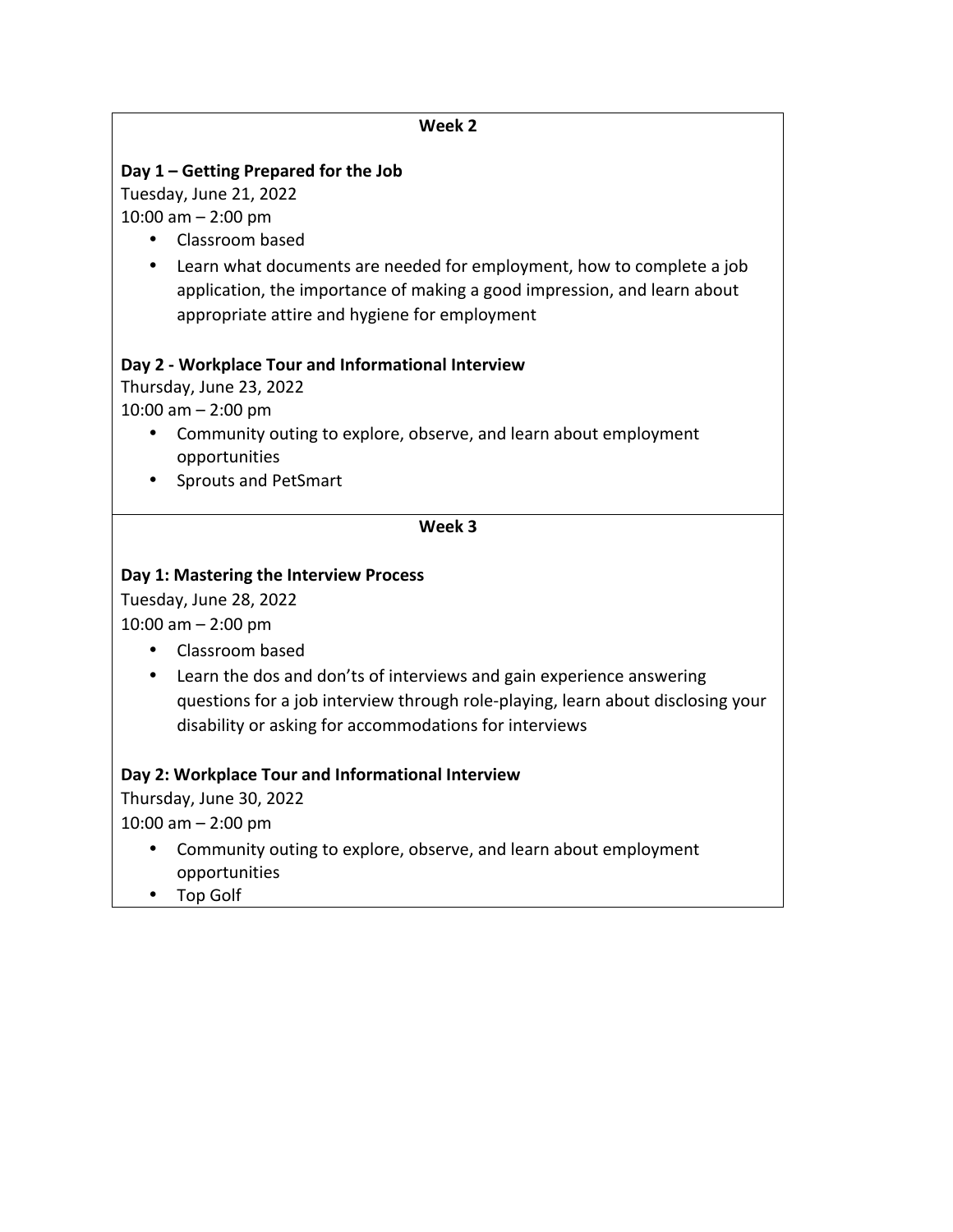# **Session 2: Setting Yourself up for Success in the Workplace July 12 – 28, 2022**

**Goal:** Assist students with disabilities to successfully maintain and progress in employment by understanding and navigating workplace relationships and expectations. 

#### **Students of Session 2 will:**

- Understand workplace expectations responsibilities
- Learn how to interact appropriately with others in the workplace
- Learn effective communication to speak to specific needs
- Become more comfortable with advocating for rights
- Observe individuals performing tasks on the job
- Explore career options by visiting workplaces

#### **Week 1**

# Day 1: Workplace Professionalism and Safety

Tuesday, July 12, 2022  $10:00$  am  $- 2:00$  pm

- Classroom based
- Understand workplace expectations and responsibilities, how to engage with supervisors and coworkers, and learn about workplace safety

# Day 2: Workplace Tour and Informational Interview

Thursday, July 14, 2022  $10:00$  am  $- 2:00$  pm

- Participate in outings to explore, observe, and learn about employment opportunities
- *Stay tuned for more details!*

#### **Week 2**

# Day 1 – Disability Rights and Accommodations

Tuesday, July 19, 2022  $10:00$  am  $- 2:00$  pm

- Classroom based
- Learn about your rights as an individual with a disability, how to ask for and identify reasonable accommodations, and gain experience asking for accommodations in the workplace